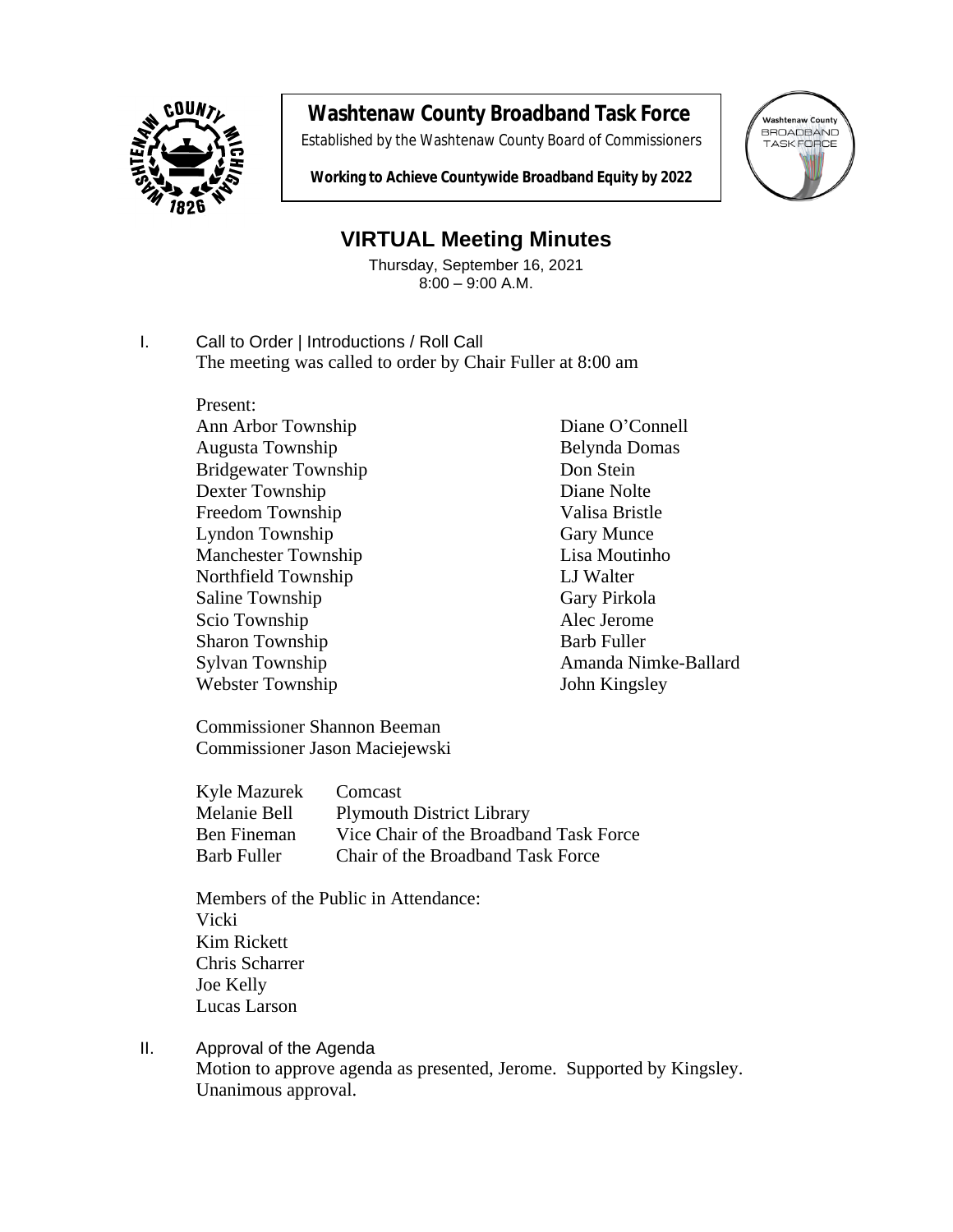- III. Approval of August 19, 2021 Meeting Minutes Motion to approve minutes of August 19, 2021 as presented, Stein. Supported by Jerome. Unanimous approval.
- IV. Update

Chair Fuller opened her comments by thanking the group for answering the call, and for encouraging residents of your townships to do the same. Our request for countywide broadband gap-filling funds was unanimously approved by the Board of Commissioners.

Commissioner Maciejewski added, 'We did it – we got our funding' through the continued work of the group, their time and relentless letters, emails and conversations. Next step is to close out the RFP and get agreements (contracts with vendors) signed. He added that 3 Ann Arbor Commissioners were with us all along and supportive of our efforts.

Commissioner Beeman echoed the sentiment of Chair Fuller and Commissioner Maciejewski- it is the work of the Broadband Task Force that got us to where we are, fully funded for countywide broadband equity. She thanked the group.

Vice-Chair Fineman also thanked the group, recognizing the work of Jason, Shannon, Barb, Lisa and the RFP Committee. He also pointed out the misinformation that had been shared at the previous evenings Board of Commissioners meeting, regarding the percentage of the population who would benefit from this initiative. 30% of the funding will benefit the west side of the county, 32%, the east side, and 38% in the central portion of the county.

- V. Action Items None
- VI. New Business None at this time
- VII. Old Business None
- VIII. Township Updates

Lyndon Townships Gary Munce thanked the group for their efforts and stated that equity has always been a part of the mission of the Broadband Task Force. The group will continue to be mindful of it as they move forward to the next phase of the work.

Webster Township's John Kingsley asked about the process for contract awards. Chair Fuller stated that awards will go out by the end of the month. 5 day challenge period, with immediate contract negotiations thereafter. Complete buildout is expected to take 1-5 years.

IX. Public Comment None